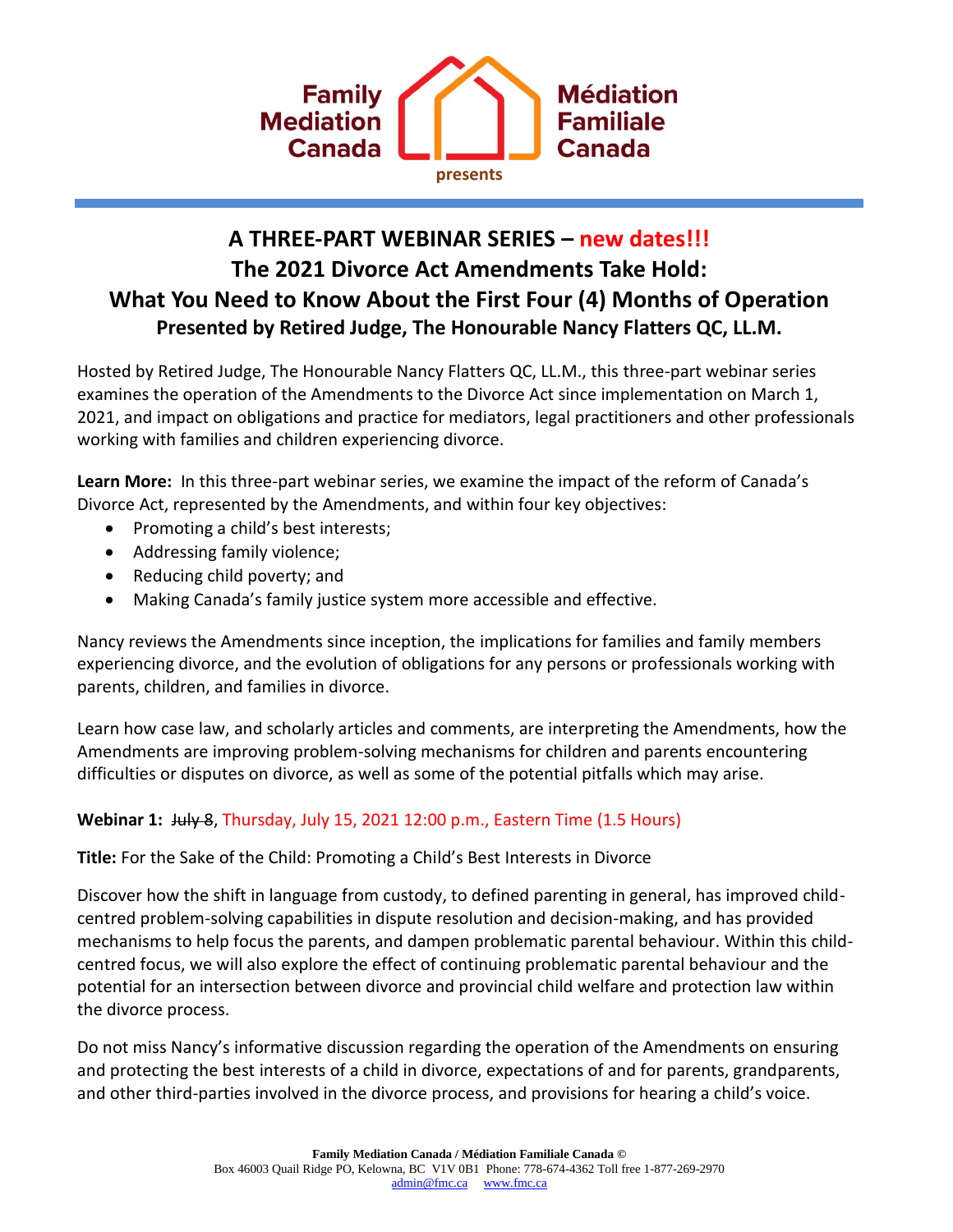#### **Webinar 2:** July 15, Thursday, July 29, 2021, 12:00 p.m., Eastern Time (1.5 Hours)

**Title:** Family Violence: Effects on a Child's Well-being in Divorce

As per the Amendments, divorce settlement discussions and decision-making must now consider the effects of exposure to family violence on the well-being of a child. In this important second webinar, Nancy discusses:

- The impact of including family violence into divorce process;
- Objective criteria for evaluating family violence;
- Safety factors, amongst others:
	- o screening a party/parties for family violence;
	- o provisions to account for the seriousness of the family violence;
	- o the operation of provincial family violence statutes in divorce; and
	- o practice implications.
- An introduction to the effects of family violence on a child, a child's experience, and development.

#### **Webinar 3:** July 29, Thursday, August 5, 2021, 12:00 p.m., Eastern Time (1.5 Hours)

**Title:** The Intersection of Early Childhood Brain and Biological Development (EBBD), Reducing a Child's Poverty Potential, and Access to Justice for Children and Families in Divorce

This powerful webinar further discusses the effects of divorce on early childhood (0-5) brain and biological development (EBBD), the effect of delayed divorce proceedings on a child, together with a child's poverty potential due to the economic consequences of divorce. With the possibility of significant negative consequences for a child, we also look at how the Amendments work to increase access to justice, and the increased importance of efficient, effective, expeditious, responsive, and understandable problem-solving mechanisms within the divorce process, for the sake of both parents and children.

#### **Presenter: The Honourable Nancy Flatters, QC, LL.B., LL.M. (spec.: Dispute Resolution), Retired Judge**



Prior to attending Queen's University Law School (1978-81), Nancy was the second Director of Kingston Interval House (1976-78), a shelter from domestic violence for women and their children. On graduating in law and articling, Nancy practiced Civil, Family, Child Welfare, Adult/Youth Criminal Law (1982-1996), adding Mediation (1984), ADR Training Programs (1985), and Judicial Settlement (Spring 1996). From 1988-1991, she left private practice to take a position as a Mediator in the Calgary Family Court's Mediation and Court Intake Program until July 1991 when she joined the University of Calgary's Faculty of Law as Practitioner-in-Residence (July-December 1991) to teach each of Family and Children's Law as well as to design and teach the Faculty's first course in ADR. On return to private practice, she continued with the ADR block week Faculty team-teaching she had started in 1988 (to 2008). In July 1996, Nancy was appointed as a Judge of the Provincial Court of Alberta and sat in Calgary Family and Youth Court.

In mid-1998, to increase access to problem-solving justice, she designed and implemented the Judicial Dispute Resolution & Settlement Conferencing Project in Family/Child Welfare matters for her Court. Since retiring from the Court in 2015, she practices as a High Conflict Impartial Evaluative Mediator, a Parenting Arbitrator, a Trainer providing diverse programs, and a Mentor for new mediators. Nancy has a long history of voluntary